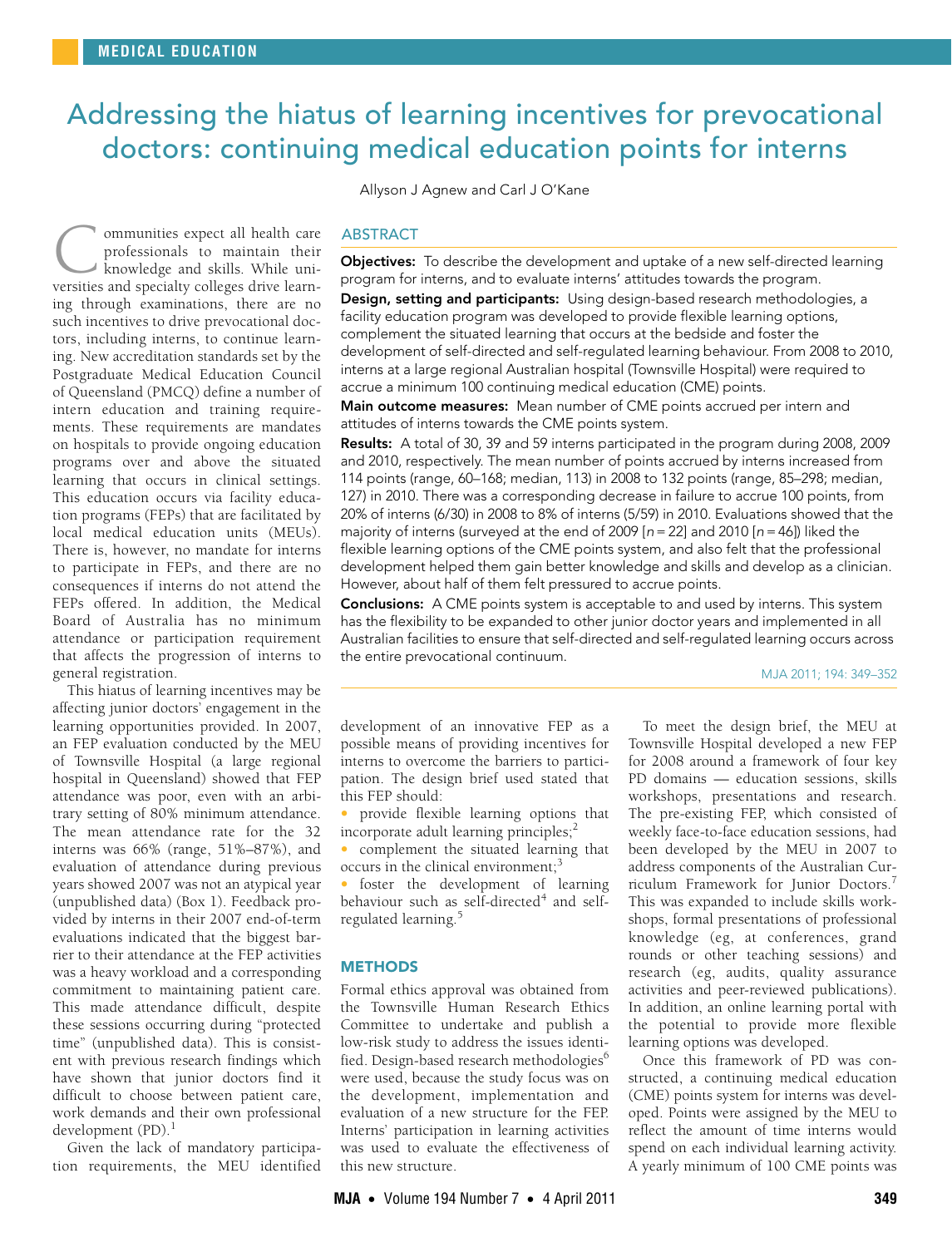set as the target for interns to accrue. This equated to about 80% of the total points allocated to the 42 face-to-face education sessions offered in previous years (ie, 80%  $\times$  42 weeks  $\times$  3 points = 100.8 points). To make this target easier to achieve, interns could accrue points from any one PD domain or a combination of PD domains.

From 2008 to 2010, the incentive for interns to participate was that the concept was a flexible means of learning with the advantages of:

• providing them with expanded learning opportunities;

• allowing them to self-select relevant PD to meet their learning needs at a time that suited them;

<span id="page-1-0"></span>

• creating an impressive resume that could potentially give them a competitive edge for college selections.

The interns' yearly records of participation in learning activities were converted to CME points before being collated by the MEU. An anonymous attitudinal survey, comprising mainly open-ended questions, was developed by the MEU to evaluate the 2008 FEP at the end of the year. This survey provided feedback that was used to revise the FEP, the associated learning activities and allocation of CME points for 2009, and the process was repeated in 2009 for 2010 [\(Box 2](#page-1-1)). Evaluations of the FEP in 2009 and 2010 were carried out using a more detailed survey, consisting of 10 questions requiring a yes or no response and three open-ended questions.

### RESULTS

During the trial period, there was an increase in the mean number of points accrued by interns, from 114 points (range 60–168, median 113) in 2008 to 132 points (range 85–298, median 127) in 2010 ([Box 3\)](#page-2-3). There was a corresponding decrease in the percentage of interns who failed to accrue the required minimum — 20% in 2008 and 8% in 2010. Each year, points were accrued across all PD domains and the majority were gained through participation in education sessions ([Box 3](#page-2-3)). The development of a research club in 2010 had a positive effect on interns' use of research as a PD activity.

The FEP evaluation surveys in 2009 and 2010 revealed mixed attitudes towards the CME points system ([Box 4\)](#page-2-4). The majority of interns liked the flexible learning options that the system provided, but about half felt pressured to accrue points.

In addition, the majority of interns felt that the PD helped them gain better knowledge and skills, helped them to develop as a clinician and contributed to their development as a professional.

When asked what they liked most about the CME points system, the interns' most common responses were related to the flexibility of the system, the ability to monitor one's learning and the motivation to participate in learning activities that the system provided. Other comments included themes of empowerment, appropriate learning, professionalism and being treated as a professional. When asked what they disliked most about the CME points system, interns' comments included the pressure to accrue points, their inability to participate in activities due to work commitments, and frustration in not being able to include every aspect of non-FEP PD offered throughout the hospital.

## **DISCUSSION**

To address a hiatus of learning incentives, a new FEP for interns based on a CME points system was implemented at Townsville Hospital from 2008 to 2010. During the trial period, the mean number of points accrued per intern increased and there was a decrease in the proportion of interns who failed to accrue the required minimum of 100 points. Interns surveyed at the end of 2009 and 2010 liked the flexibility of the system but felt pressured to accrue points.

Accruing points for participating in learning is not a new concept. It is a well accepted method of providing motivation to participate in professional learning activities. $8-12$  $8-12$  In medicine, the concept of using CME points has, to date, been restricted to medical graduates who need to accrue

#### <span id="page-1-1"></span>2 Allocation of continuing medical education points for interns during 2009 and 2010

| <b>Education sessions</b>                                    |   | Skills workshops                                                        |    | Presentations   |    | Research          |        |
|--------------------------------------------------------------|---|-------------------------------------------------------------------------|----|-----------------|----|-------------------|--------|
| Activity                                                     |   | Points Activity                                                         |    | Points Activity |    | Points Activity   | Points |
| Intern professional development<br>session                   | 3 | Advanced life support for interns and<br>generic essential life support | 10 | Intern training | 5. | Quality assurance | 20     |
| Resident medical officer<br>professional development session |   | Resident medical officer workshops                                      | 5. | Unit meeting    | 10 | Audit             | 20     |
| Online module                                                |   | Paediatric life support                                                 | 15 | Grand rounds    | 20 | Published paper*  | 20     |
|                                                              |   | Prehospital trauma life support                                         | 20 | Conference*     | 20 |                   |        |
|                                                              |   | Emergency management of severe burns*                                   | 20 |                 |    |                   |        |
|                                                              |   | Emergency management of severe trauma                                   | 20 |                 |    |                   |        |
|                                                              |   | Clinical rural skills enhancement                                       | 20 |                 |    |                   |        |
| *Added for 2010.                                             |   |                                                                         |    |                 |    |                   |        |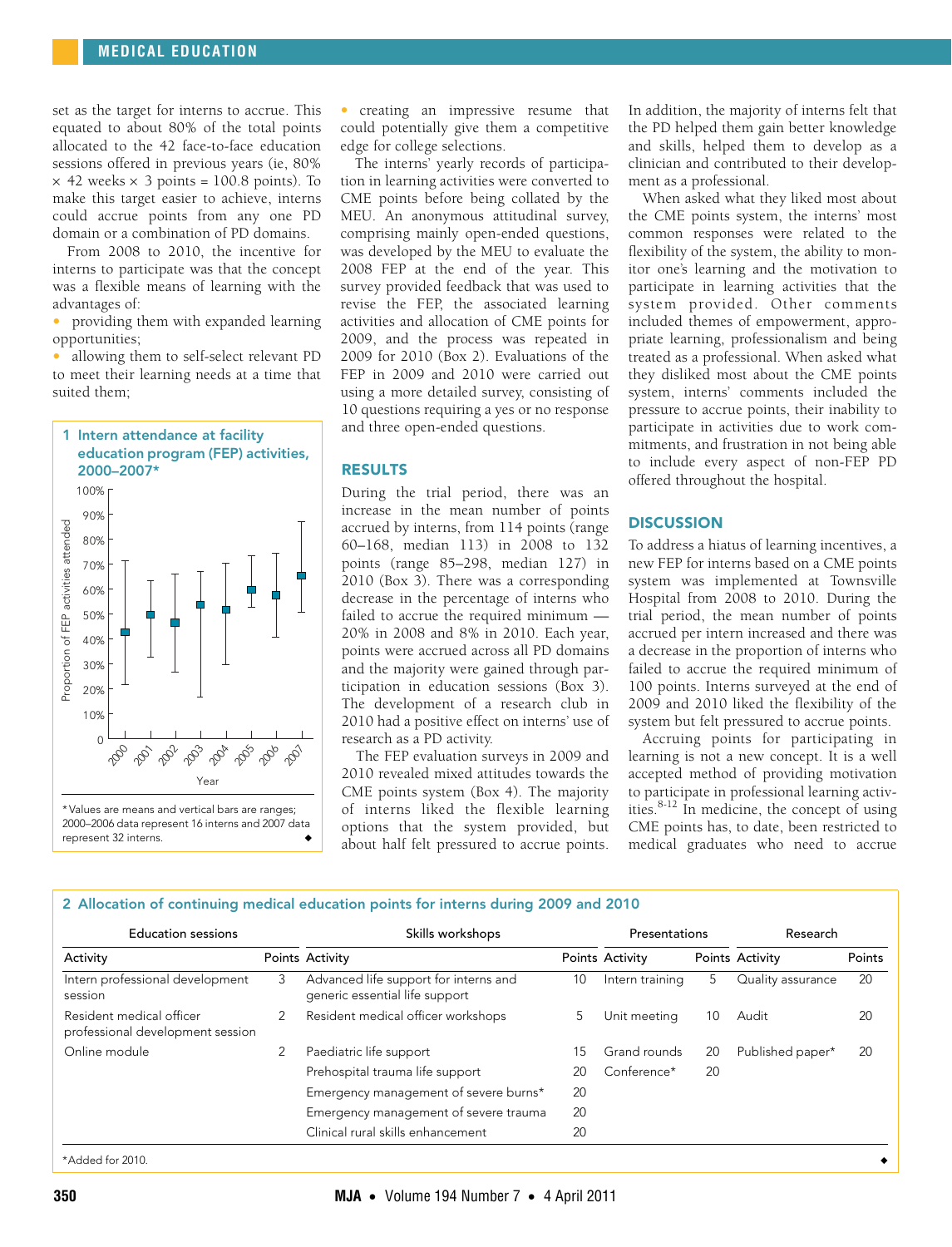<span id="page-2-3"></span>

| 3 Continuing medical education points accrued by interns, 2008-2010 |                                                   |           |                |                |        |  |  |
|---------------------------------------------------------------------|---------------------------------------------------|-----------|----------------|----------------|--------|--|--|
|                                                                     | Education sessions Skills workshops Presentations |           |                | Research       | Total  |  |  |
| $2008 (n = 30)$                                                     |                                                   |           |                |                |        |  |  |
| Total points                                                        | 2197                                              | 935       | 215            | 60             | 3407   |  |  |
| Range                                                               | $40 - 118$                                        | $10 - 65$ | $5 - 30$       | $0 - 20$       | 60-168 |  |  |
| Mean                                                                | 73                                                | 31        | 7              | 2              | 114    |  |  |
| Median                                                              | 71.5                                              | 35        | 5              | $\Omega$       | 112.5  |  |  |
| Number of interns who accrued < $100$ points = 6 (20%)              |                                                   |           |                |                |        |  |  |
| $2009 (n = 39)$                                                     |                                                   |           |                |                |        |  |  |
| Total points                                                        | 3682                                              | 910       | 275            | 60             | 4927   |  |  |
| Range                                                               | $60 - 131$                                        | $0 - 70$  | $0 - 25$       | $0 - 20$       | 78-173 |  |  |
| Mean                                                                | 94                                                | 23        | $\overline{7}$ | 2              | 126    |  |  |
| Median                                                              | 90                                                | 15        | 5              | $\Omega$       | 121    |  |  |
| Number of interns who accrued < $100$ points = $5(13%)$             |                                                   |           |                |                |        |  |  |
| $2010(n=59)$                                                        |                                                   |           |                |                |        |  |  |
| Total points                                                        | 5032                                              | 1890      | 490            | 390            | 7802   |  |  |
| Range                                                               | $43 - 141$                                        | $0 - 80$  | $0 - 45$       | $0 - 80$       | 85-298 |  |  |
| Mean                                                                | 85                                                | 32        | 8              | $\overline{7}$ | 132    |  |  |
| Median                                                              | 83                                                | 30        | 5              | $\mathbf 0$    | 127    |  |  |
| Number of interns who accrued < $100$ points = $5(8%)$              |                                                   |           |                |                |        |  |  |

## <span id="page-2-4"></span>4 Results of 2009 and 2010 evaluation surveys on the continuing medical education (CME) points system, completed by interns (yes responses)

| Question                                                                                               |          | $2009 (n = 22)$ 2010 $(n = 46)$ |
|--------------------------------------------------------------------------------------------------------|----------|---------------------------------|
| I like the CME points system                                                                           | 11 (50%) | 32 (70%)                        |
| The CME points system allowed me to target learning I needed                                           | 6(27%)   | 22 (48%)                        |
| The professional development provided this year has helped me<br>gain better knowledge and skills      | 18 (82%) | 41 (89%)                        |
| The CME points catered to my learning style                                                            | 6(27%)   | 26 (57%)                        |
| The professional development provided this year has helped me<br>develop as a clinician                | 19 (86%) | 34 (74%)                        |
| The professional development provided this year has contributed<br>to my development as a professional | 18 (82%) | 40 (87%)                        |
| I have actively pursued activities that will give me more CME<br>points                                | 8(36%)   | 35 (76%)                        |
| The professional development offered this year was a waste of<br>time in most cases                    | 1(5%)    | 7(15%)                          |
| I like the flexible learning options the CME points system provides                                    | 17 (77%) | 40 (87%)                        |
| I have felt pressured to accrue points                                                                 | 12 (55%) | 22 (48%)                        |

points to maintain specialist accredita-tion.<sup>[8](#page-3-5),9</sup> Yet doctors are students of medicine from the day they enrol in medical school and throughout their entire career. $^{13}$  It seems reasonable, therefore, to extend the concept of CME into the prevocational period. Many other professions require junior professionals to accumulate evidence of professional activities in the form of points, $10-12$  $10-12$  and the results of this study suggest that junior medical professionals would respond positively to such a system.

A number of studies have shown that learning contracts are an essential tool for developing learner autonomy.<sup>[14-](#page-3-10)[16](#page-3-4)</sup> The FEP that was developed in this trial is a type of learning contract. The final iteration of CME point allocations [\(Box 2\)](#page-1-1) offered the interns flexible learning options by allowing them to choose learning activities that best suited their preferred learning styles and learning needs. Education sessions provide interns with an opportunity to advance their knowledge base. Clinical skills workshops provide simulated clinical experiences that can mimic situated learning, so that learning becomes clinically relevant. Quality assurance and other research activities require self-regulated learning, whereby interns make their own decisions about what they learn, how they learn and the depth to which they under-stand their new knowledge.<sup>[5](#page-3-1)</sup> The new FEP used in this trial therefore provides a learning environment that adheres to the princi-ples of adult learning.<sup>[2](#page-2-1)</sup>

Although the motivational factors for interns to participate in the FEP used in this trial were not investigated, results of the trial show that interns respond well to a CME points system. As Australia moves towards a full national regulation system, the CME points system has the flexibility to be expanded to other junior doctor years and implemented in other Australian facilities to ensure that self-directed and selfregulated learning occurs across the entire prevocational continuum.

## ACKNOWLEDGEMENTS

We thank the medical administration staff for their support and the interns for participating in the surveys. We also thank Vincent Ho, Maree Mayer, Roslyn Geaney, Jenine Lawlor and Debbie Paltridge for providing editorial assistance.

#### COMPETING INTERESTS

None identified.

## AUTHOR DETAILS

Allyson J Agnew, MContempSc, GradDipEd, GradCertMedEd, Medical Education Officer Carl J O'Kane, MB BS, FACEM, GradCertClinEd, Director of Clinical Training Postgraduate Medical Education Unit, Townsville Hospital, Townsville, QLD. Correspondence:

allyson\_agnew@health.qld.gov.au

#### **REFERENCES**

- <span id="page-2-0"></span>1 Neate SL, Dent AW, Weiland TJ, et al. Barriers to continuing medical education in Australian prevocational doctors. Aust Health Rev 2008; 32: 292-300.
- <span id="page-2-1"></span>2 Knowles MS. The modern practice of adult education: from pedagogy to andragogy. Englewood Cliffs, NJ: Prentice Hall/Cambridge, 1980: 40-62.
- <span id="page-2-2"></span>3 Lave J, Wenger E. Situated learning. New York: Cambridge, 1991.